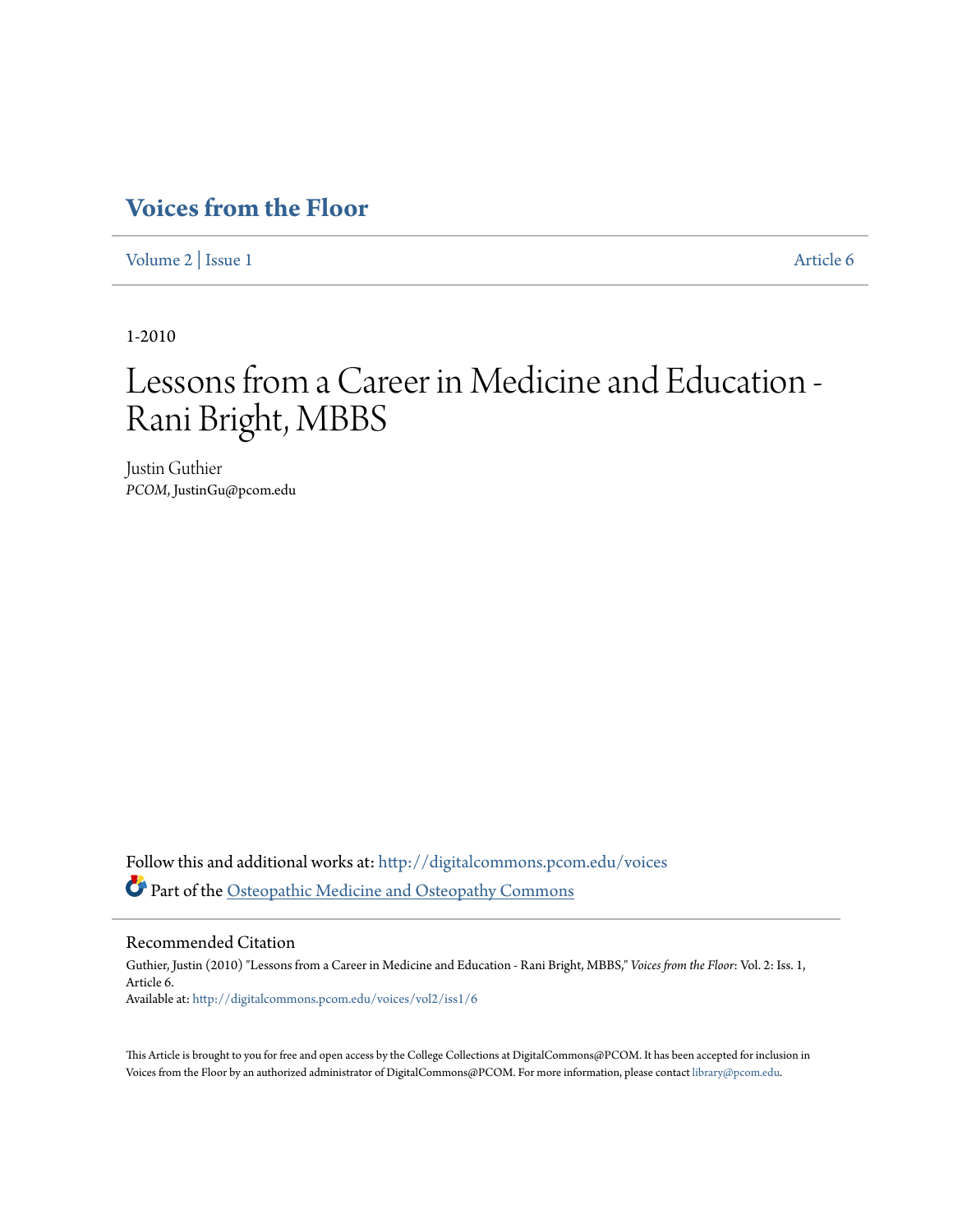## Lessons from a Career in Medicine and Education – Rani Bright, MBBS

#### An Interview and Narrative written by Justin Guthier, MS-111

Education has and always will be a major part of my life. I have been at PCOM as a professor for over 22 years, teaching Infectious Disease. But, before I was a professor, I practiced Pediatrics in India. I completed all of my education in India. The path to medical school in India is quite different than here in America. Students in India can start medical school immediately after high school. There are government sponsored schools and there are private schools. I applied at a time when there were only a few private medical schools - most were run by the government. I went to a government school where, at the time I was one of the few girls admitted. There is an age cutoff for admission to government schools as you cannot apply after 25 years of age. Seventy-five percent of the education is subsidized by the government in these schools, which is a great advantage as my parents only had to pay for 25% of my education.

The curriculum in India is based upon the British modeL Training was very thorough, and testing was strictly by essay type questions; we had no multiple choice tests at alL We did not even know what a multiple choice question looked like! The essay questions emphasized thinking processes, creativity, writing and drawing diagrams. This model of testing allowed you to display how much you knew about a subject. We had no PowerPoint - and forget about scribe notes. Attendance was mandatory and the class sizes were small so all the professors knew everyone by their names. The big tests were administered by external examiners, and were essentially an oral test. To prepare for one of these you needed to know your stuff because the examiners could ask you about anything, and you had to be prepared to answer them. School was a very rigid and structured experience and testing was grueling. If 50% or more of students made it through the exam, then it was considered to be a good exam. There were no challenges, you just did the best that you could. Our degree was the MBBS or "Medicine Bachelor and Bachelor of Surgery." It has been debated and suggested to change but the British system is very rigid. We get it upon graduation from a fully accredited allopathic medical college four and a half years of intense

training and completing one year of rotating internship.

In India training was not as technologically advanced as in America. It was very hands-on and emphasized good clinical skills. If I could bring any aspect of my medical training in India to PCOM, I would bring the emphasis on the physical exam. Today, there is a lot of reliance on testing, but performing a good physical and taking a thorough history are the hallmarks of a good physician. A good physician takes his time with the patient and tries to learn as much as possible through the physical and history. When you spend time with your patients it will make them feel appreciated. The time you spend is very important because when you get to know your patient, where they live, what their surroundings and family are like  $-$  you will be a better physician for that patient. This mentality directly correlates with the holistic message we teach here at PCOM. In India, there is a great deal of respect for the medical profession; students respect their professors and patients respect their physicians. When you are a physician, your patients, look up to you, you are important to them, do not ever forget that.

One experience I remember vividly during my medical education involved my own father. In my third year of medical school, my father came to me with an eye infection. I treated him with a penicillin eye-drop. Overnight, he developed a corneal ulcer and the next morning he awoke with great pain in his eye. We rushed him to the hospital where I met the head clinician of my school. She did not scold me as I expected, but simply explained that I was treating at a third year level and needed to act within those boundaries. My father recovered but I will not forget that experience. From that moment on, I knew I would always treat students who are trying their best with respect.

Unfortunately, India has poor vaccine coverage for its pediatric population. I have seen diseases that physicians here only read about in textbooks. I have seen diphtheria, meningitis from tuberculosis, children dying from dehydration, from diarrhea and malaria.